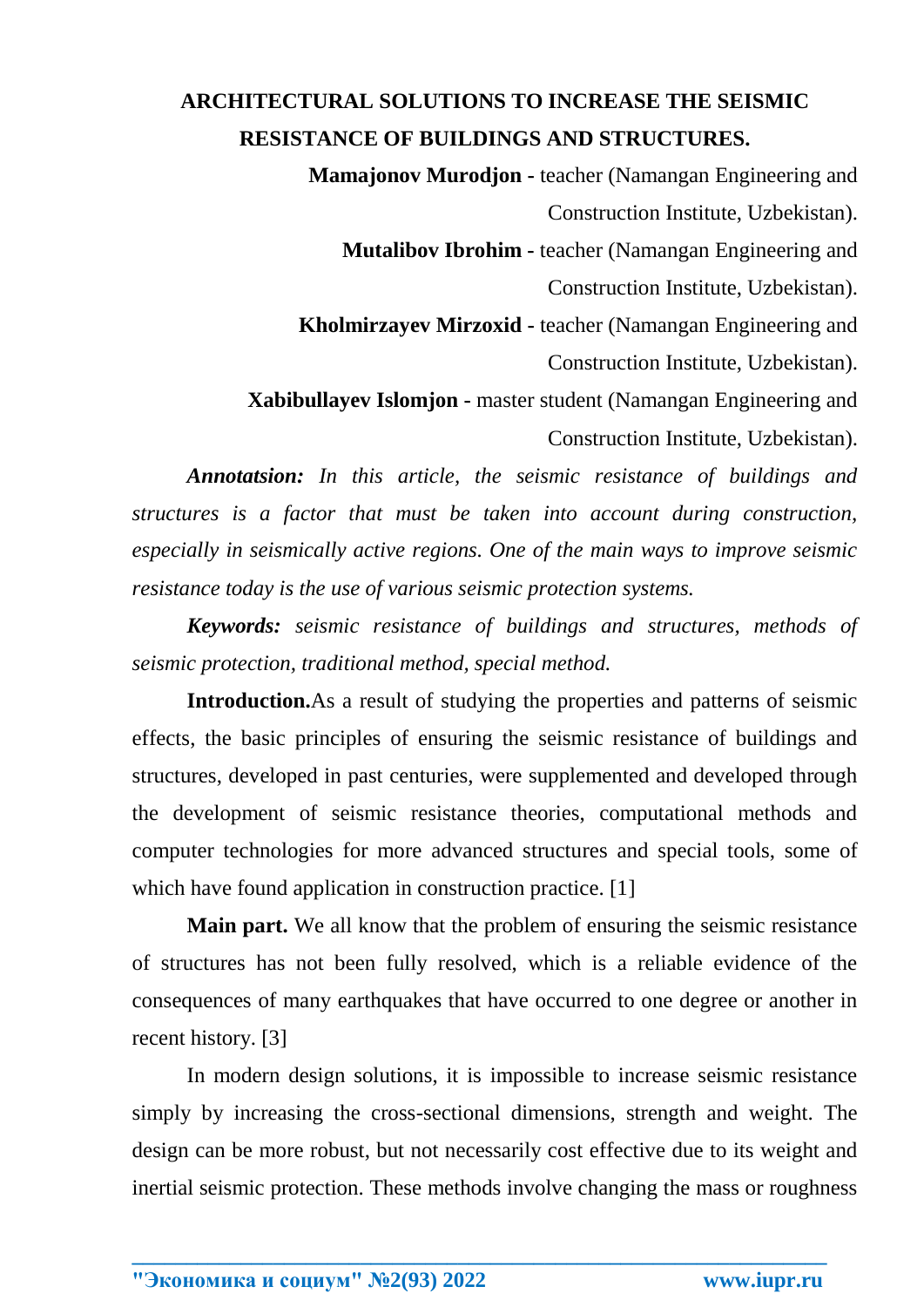or weakening of the system depending on its movement and speed. More than a hundred patented seismic protection models are currently known[4]. In many countries with seismic effects, traditional methods predominate and are generally accepted. However, special seismic protection allows in many cases to reduce the cost of reinforcement and increase the reliability of the structures being erected. Over the past decade, dozens of different technical solutions have been proposed for special seismic protection of buildings and engineering structures in Japan, the USA, New Zealand and the CIS countries. Many of these proposals are being implemented. Classification of seismic protection methods by the traditional method at present, methods of increasing the seismic resistance of foundations and structures of building structures are usually divided into traditional and special ones. Traditional methods are based on the fulfillment of a number of conditions, some of which were used in antiquity and are formulated in the form of the following recommendations: - the structure should not be too long or too high; the distribution of masses of building structures must be uniform; - the structure in the plan must be centrally symmetrical; - replacement of the rigid connection of the foundation and structure with a plastic bond (in Central Asia and the Middle East, such a material is a solution in gypsum - a type of gypsum); The meaning of these recommendations is as follows. The central symmetry of the structure ensures that the structural strength of the building is the same regardless of direction.[5]

Unfortunately, to date, all the available positive reserves of traditional seismic protection have already been identified and used, so there is no reason to expect a significant increase in the efficiency and reliability of seismic protection. In addition, traditional methods of seismic protection during catastrophic earthquakes are insufficient and very expensive. It is known that the nature of the behavior of buildings and structures during an earthquake is very difficult to predict, therefore, in addition to traditional methods of seismic protection, such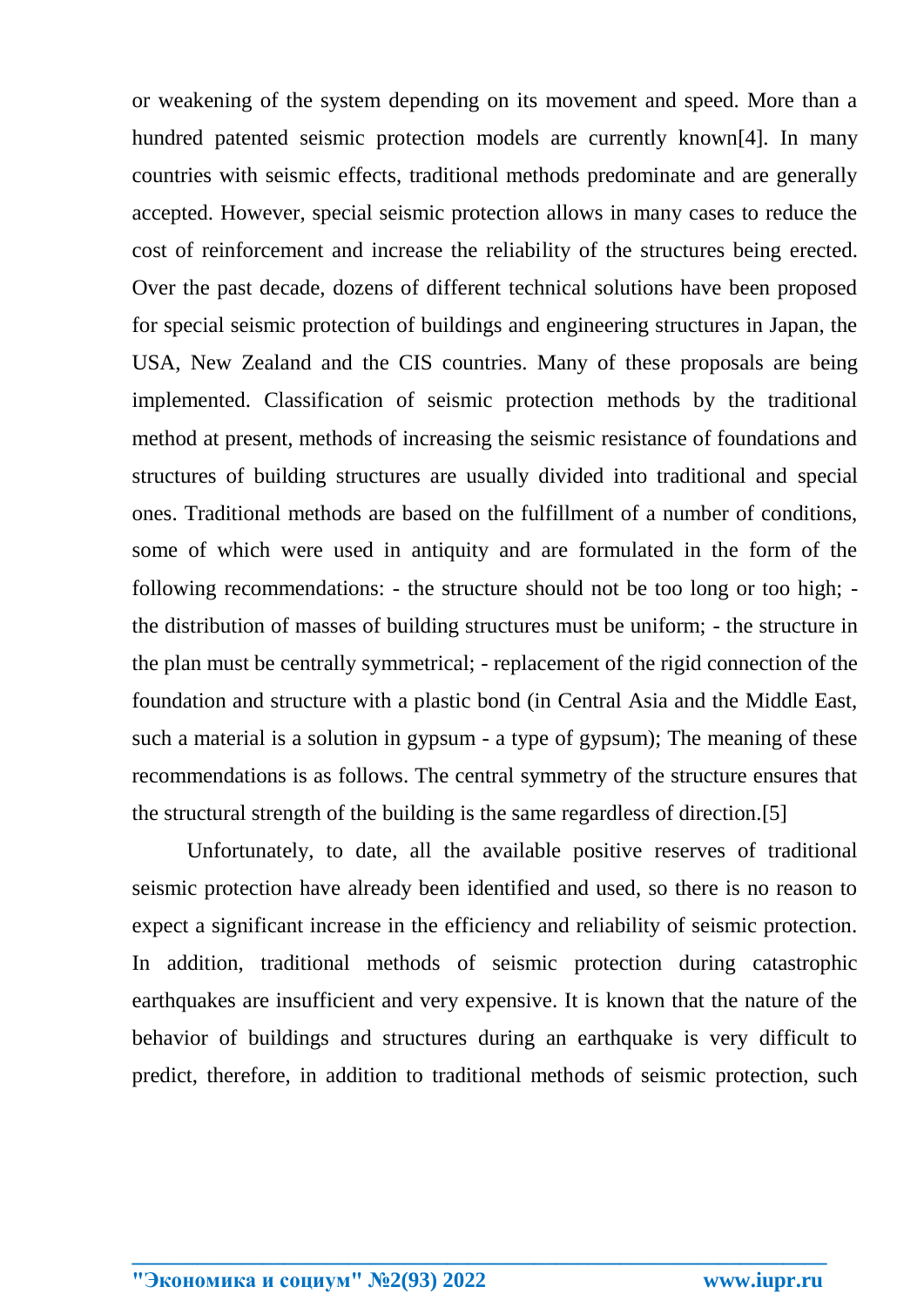special methods as active and passive seismic protection were developed. [6]



*Figure 1. Examples of buildings with central symmetric seismic resistance.*

In connection with the construction of multi-storey buildings in seismically active areas, the use of special active methods of seismic protection is more relevant than ever. Active methods include the use of additional energy sources and elements that regulate the operation of these sources. The advantage of this system is that the vibration process can be controlled not only by seismic, but also by wind. [7]



*Figure 2. Earthquake resistance systems for multi-storey buildings* **Conclusion**

Based on the foregoing, the following conclusions can be drawn. At this stage, the problem of seismic protection of buildings and structures is extremely urgent. Correct application of seismic protection in the design and construction of buildings and structures can significantly increase the following characteristics:

- building reliability
- equipment safety and reliability.
- the profitability of buildings.
- no need to repair after devastating earthquakes.
- Convenience and convenience for the population.

## **References:**

1. Mamajonov Murodjon, Mutalibov Ibrohim, Kholmirzayev Mirzoxid, Habibullayev Islomjon. INFORMATION TECHNOLOGIES IN THE DESIGN OF HIGHWAYS. *Экономика и социум*, №1(92) 2022, 152-159.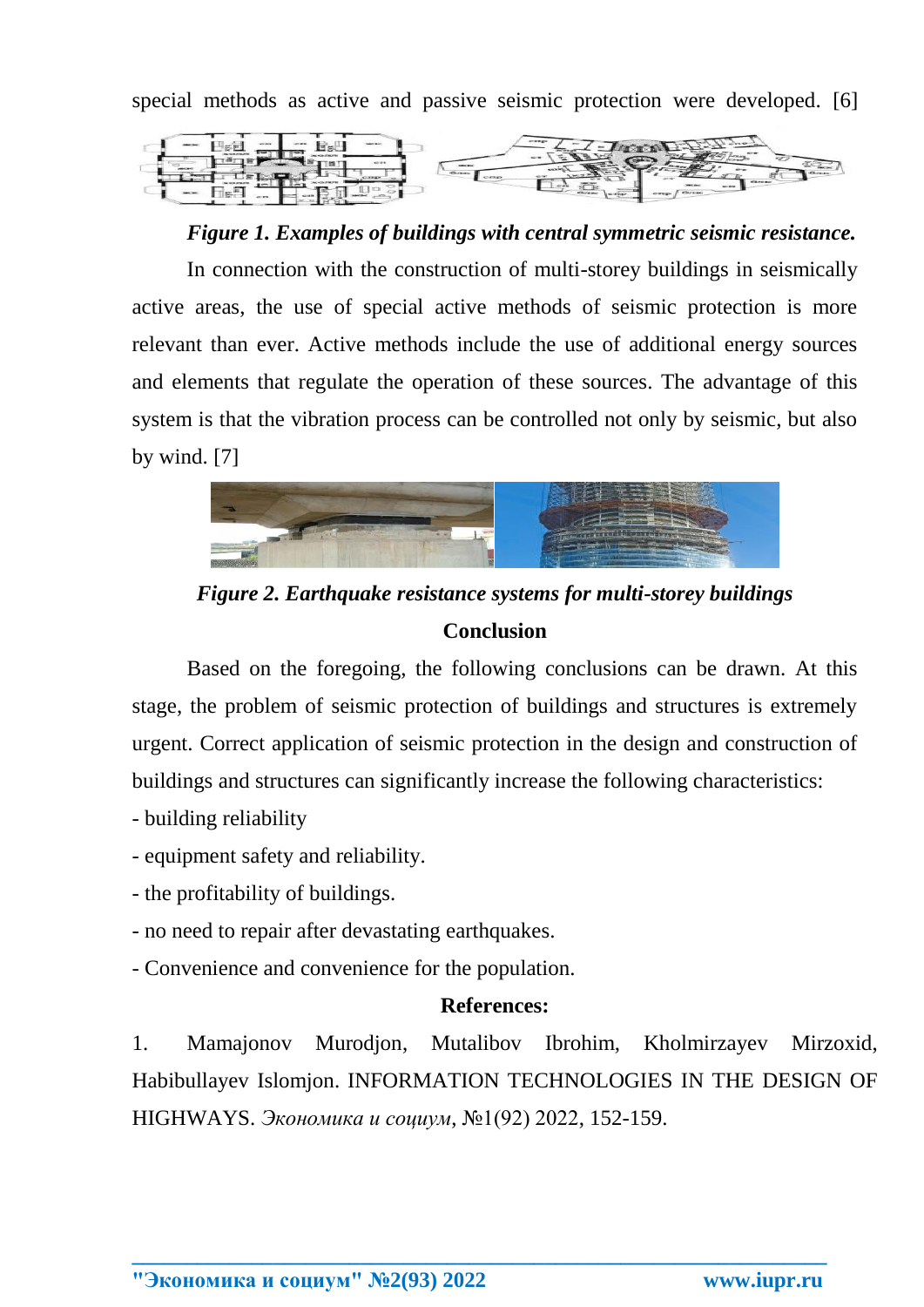2. Dadaxodjayev, A., MAMAJONOV, M., Ergashv, M., & Mamajonov, M. (2020). AUTOMATED DRAWING OF ROADS IN CREDO COMPLEX PROGRAM. *Экономика и социум*, (11), 1673-1676.

3. Ergashev M., Mamajonov M., Kholmirzayev M. Automation and modulation of highways in gis software //Теория и практика современной науки.  $-2020$ . – No. 5. – C. 9-14.

4. Mutalibov, Ibroxim, et al. "AVTOMOBIL YO'LLARIDA SEMENTBETON QOPLAMALARNI MUSTAHKAMLIGINI OSHIRISH TEXNOLOGIYASINI TAKOMILLASHTIRISH." *Academic research in educational sciences* 2.10 (2021): 681-686.

5. Inoyatov Q., Mutalibov I. PROBLEMS ENCOUNTERED IN THE LAYING OF CEMENT CONCRETE PAVEMENTS //Экономика и социум. –  $2021. - N_{.}$  6-1. – C. 97-100.

6. Saydazimov N. et al. IMPROVING THE ELASTICITY OF CEMENT-CONCRETE ROADS //Теория и практика современной науки. – 2020. – №.  $11. - C. 6-10.$ 

7. Saydazimov N. et al. RESEARCH OF METHODS OF REPAIR OF CEMENT CONCRETE PAVELS //Экономика и социум. – 2020. – №. 11. – С. 1677-1680.

8. Мамажонов М., Холмирзаев М., Мамаджонов М. Avtomobil yo'llarini loyihalashda geodezik ishlar //Общество и инновации. – 2021. – Т. 2. – №. 9/S. – С. 224-228.

9. Dadaxodjayev, A., Mamajonov, M., Ergashev, M., & Mamajonov, M. (2020). CREATING A ROAD DATABASE USING GIS SOFTWARE. *Интернаука*, (43-2), 30-32.

10. Makhmudov, O., Mamajonov, M., Kholmirzaev, M., & Inoyatov, Q. (2021). DESIGN A SMART PEDESTRIAN CROSSING. *Экономика и социум*, (6-1), 180-183.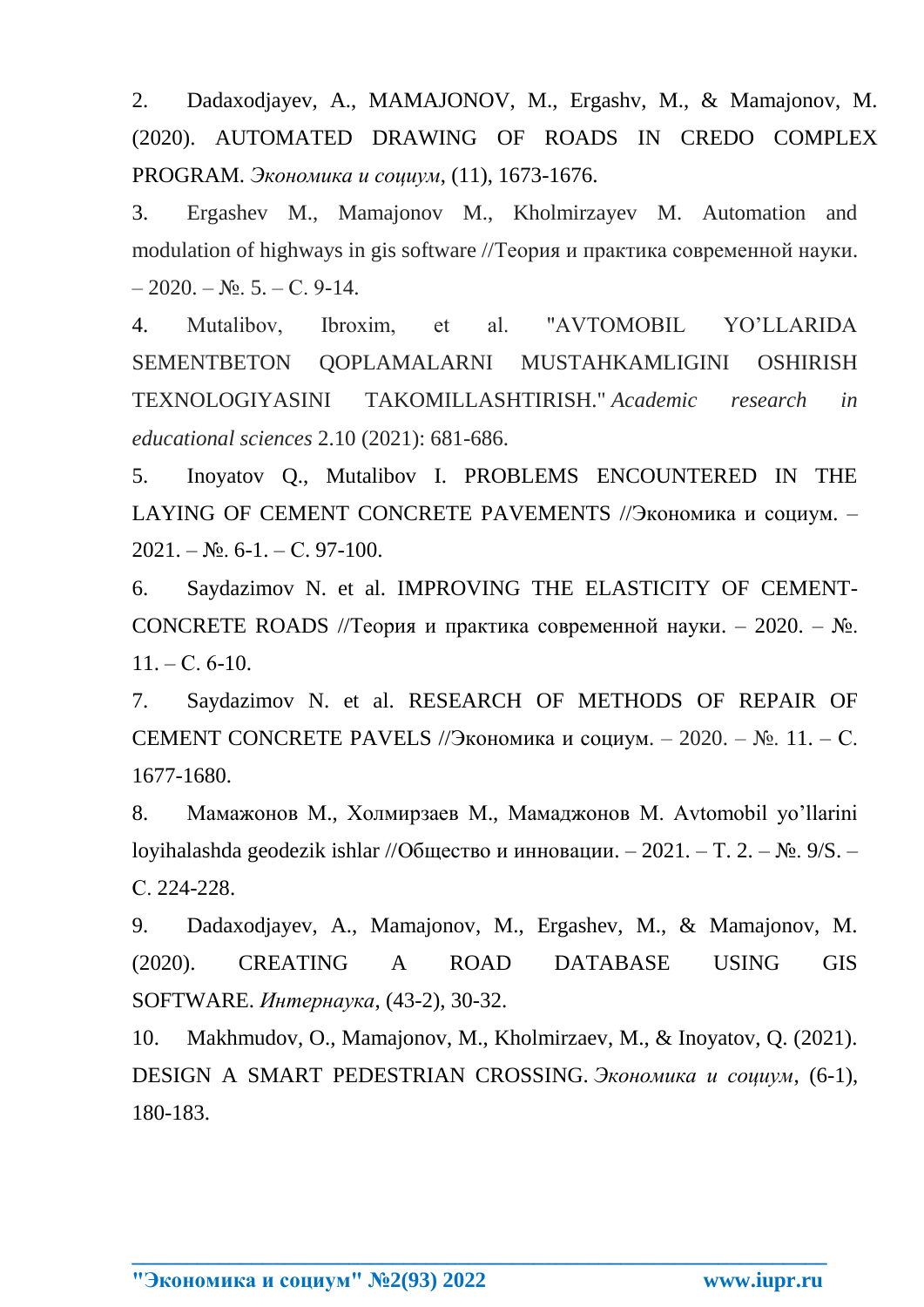11. Mamajonov M., Kholmirzaev M. GEODESIC WORK IN THE PROCESS OF DESIGN TO ENSURE TRAFFIC SAFETY ON ROADS //Экономика и социум. – 2021. –  $N_2$ . 3-1. – С. 157-160.

12. Inoyatov Q. M., Mamajonov M. A. "Avtomobil yo 'llarida harakatni xavfsiz tashkil etishda sun'iy inshootlarning roli" uzacademia scientific-methodical journal republican number 3 on the subject "Increasing the innovative activity of youth, improving the spirituality and achievements in science" collection of materials august 31, 2020 part 12 pages 539–541 //ISSN (E)–2181–1334. – 2020.

13. Inamov A.N, Mamajonov M. A. "Avtomobil yo'llari trassa planini AutoCAD Civil 3D 2019 dasturida loyihalash" uzacademia scientific-methodical journal republican number 3 on the subject "Increasing the innovative activity of youth, improving the spirituality and achievements in science" collection of materials august 31, 2020 part 12 pages 48-50 //ISSN (E)–2181–1334. – 2020.

14. Mamajonov Murodjon, Kholmirzayev Mirzokhid, Inoyatov Qahramon. "GAT dasturiy ta'minotida avtomobil yo'llari va bino inshootlarni 3D modellashtirish" uzacademia scientific-methodical journal republican number 3 on the subject "Increasing the innovative activity of youth, improving the spirituality and achievements in science" collection of materials august 31, 2020 part 12 pages 42-44 //ISSN (E)–2181–1334. – 2020.

15. Inamov A.N, Mamajonov M. A. "Avtomobil yo'llari davlat kadastrida GAT texnologiyalari" uzacademia scientific-methodical journal republican number 2 on the subject "Increasing the innovative activity of youth, improving the spirituality and achievements in science" collection of materials July 25, 2020 part 5 pages 220-221 //ISSN (E)–2181–1334. – 2020.

16. Mutalibov Ibrohim, Mamajonov Murodjon, Inoyatov Qahramon. "Sementbeton qoplаmаli аvtomobil yo'llаri qurishni аfzаlliklаri" uzacademia scientific-methodical journal republican number 3 on the subject "Increasing the innovative activity of youth, improving the spirituality and achievements in science" collection of materials august 31, 2020 part 12 pages 62-64 //ISSN (E)-2181–1334. – 2020.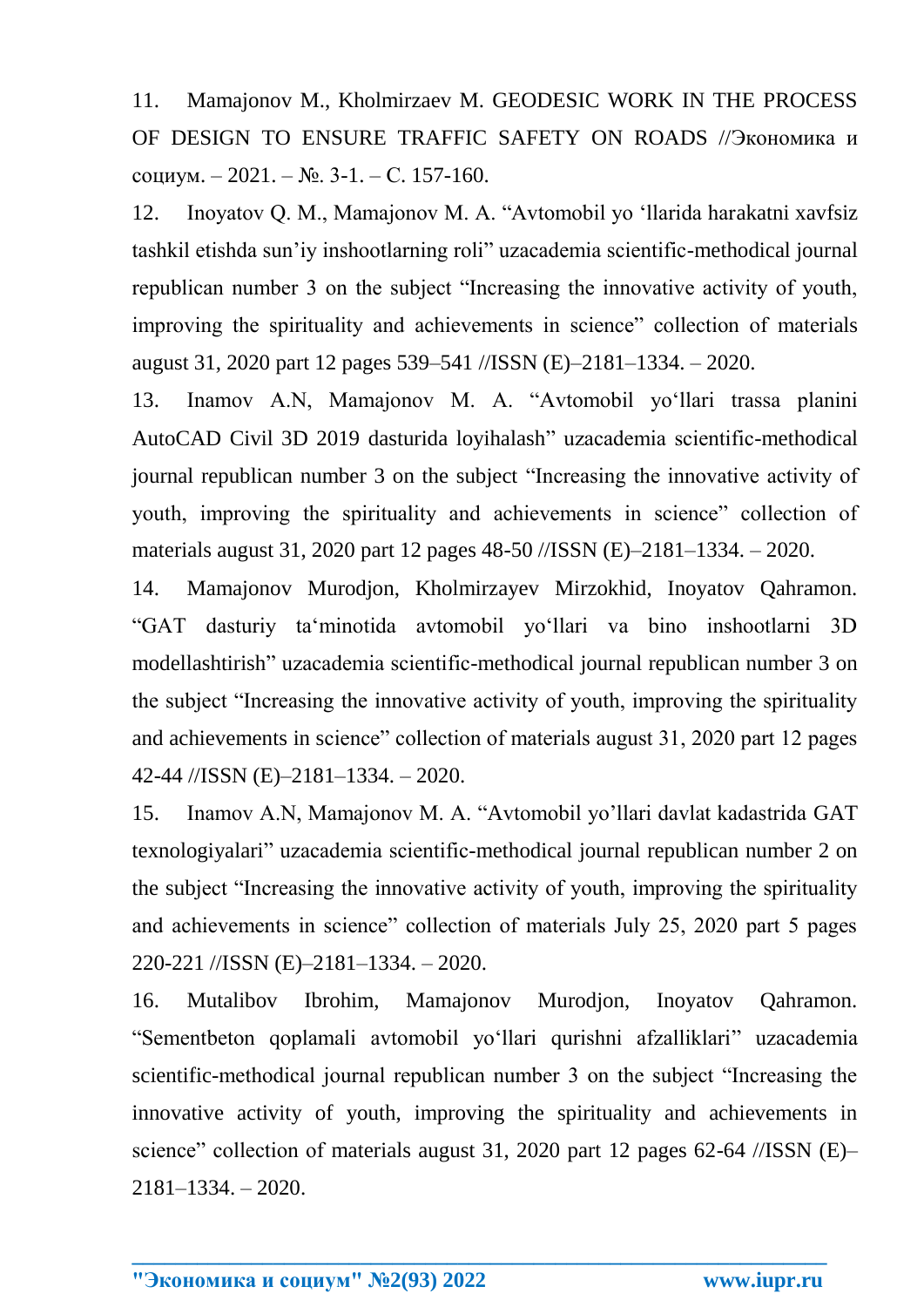17. Mamajonov Murodjon, Kholmirzayev Mirzokhid, Ergashev Muhammadyusuf. "GAT dasturiy ta'minotidan foydalanib avtomobil yo'llari ma'lumotlar bazasini yaratish" uzacademia scientific-methodical journal republican number 3 on the subject "Increasing the innovative activity of youth, improving the spirituality and achievements in science" collection of materials august 31, 2020 part 12 pages 536-538 //ISSN (E)–2181–1334. – 2020.

18. Mamajonov Murodjon, Makhmudov Sanjarbek, Axmedov Rahmonjon. "Credo kompleks dasturida avtomobil yo'llarini avtomatlashgan loyihalash" uzacademia scientific-methodical journal republican number 3 on the subject "Increasing the innovative activity of youth, improving the spirituality and achievements in science" collection of materials august 31, 2020 part 12 pages 39- 41 //ISSN (E)–2181–1334. – 2020.

19. Mamajonov Murodjon, Qo'ysinaliyev Nuriddin, Axmedov Rahmonjon. "Sementbeton qoplаmа va uni yotqizish texnologiyasi" uzacademia scientificmethodical journal republican number 3 on the subject "Increasing the innovative activity of youth, improving the spirituality and achievements in science" collection of materials august 31, 2020 part 12 pages  $65-67$  //ISSN (E)-2181-1334. – 2020.

20. Mamajonov Murodjon, Erkinov Sardor, Mahkamov Dilshodbek. "Avtomobil yo'llarini loyihalash va qurishda amalda bo'lgan normativ huquqiy hujjatlar tahlili" uzacademia scientific-methodical journal republican number 3 on the subject "Increasing the innovative activity of youth, improving the spirituality and achievements in science" collection of materials august 31, 2020 part 12 pages 68-70 //ISSN (E)–2181–1334. – 2020.

21. Mutalibov Ibrohim, Mamajonov Murodjon, Inoyatov Qahramon. "Sementbeton tayyorlash texnologiyasini takomillashtirish" uzacademia scientificmethodical journal republican number 3 on the subject "Increasing the innovative activity of youth, improving the spirituality and achievements in science" collection of materials august 31, 2020 part 12 pages 71-73 //ISSN (E)–2181– 1334. – 2020.